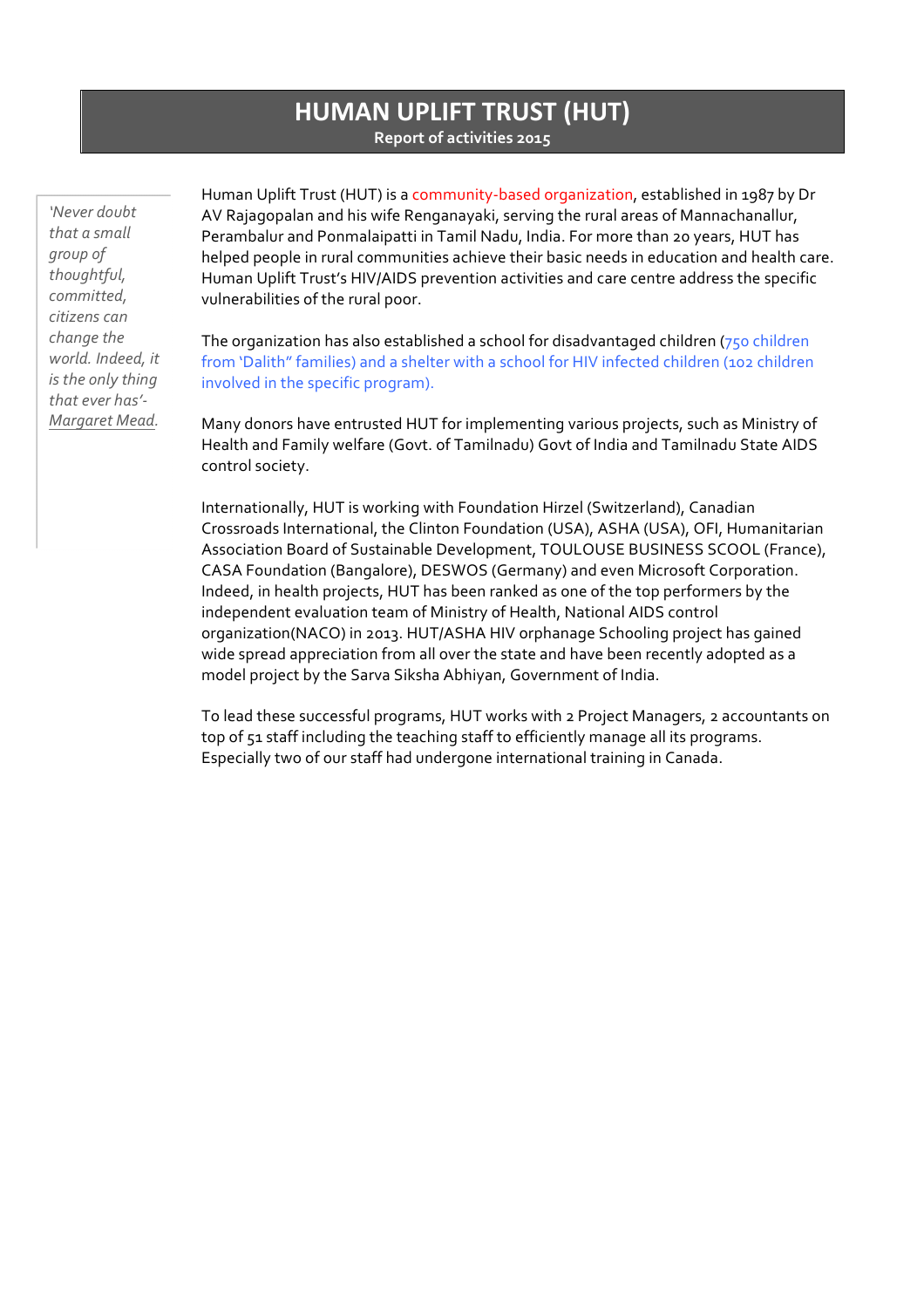#### **History**

*'Be the change that you wish to see in the world'*

*Mahatma Gandhi*

*-*

HUT India was founded by the renowned professor A.V.Rajagopalan and Renganayaki Rajagopalan in a small rural town in South India in 1983, after this couple met with an incident in a deep rural village- Puthanampatti, which changed their life ever after. They saw a 7 year old girl child carrying human waste on her head, for disposal. This child was born in an untouchable family, from a community responsible for the disposal of night soil in India. The child never went to school and was helping her parents in this manual scavenging, which they were doing for generations. Renganayaki took the child in her arms and decided to take care of the child, no matter what. They believed that "Education is the most powerful weapon which you can use to change the world" and it is the only way to break this vicious cycle of terrible poverty and inhuman labor. 'HUT's rural English medium school" came into reality with 14 untouchable Dalith children to start with.

Inspired by his parents' work and a catholic priest from Armenian Church, where he stayed during his medical schooling, Dr.Raja Venkatesh decided to join his parent's charity in 1995. He says "I realized the purpose of my life is to serve the ailing poor and these unfortunate children"; he decided to start a free medical clinic for the AIDS people and children to address yet another burning issue then. With no external funding, HUT created this small hospital, with the pension savings of Rajagopalan in 1999.

Dr Indhra married to Dr.Raja joined the team, against the wish of her parents to pursue her studies in the United States, where her own sister and brother in law are flourishing doctors in Texas.

In 2005, team HUT, with a handful of committed volunteers and these two doctors, launched a 10 bedded hospital (HUT community care hospital for AIDS patients) exclusively for AIDS patients. 'If you judge people, you have no time to love them' is the concept based on which the Hospital was initiated for these discriminated people.

Two years later there was a patient who had his kids with him and begged the administration at HUT to let them sleep on the floor next to his bed. When the man passed away, leaving his two kids orphaned, left on streets, began the orphanage of the HUT campus- a loving shelter for AIDS infected and orphaned kids with these 2 kids.

HUT is then committed to save the abandoned AIDS infected and orphaned children in India. Their immediate goal was to help the children and families struggling to survive, been ostracized by their own community due to AIDS, get a decent life without fear, stigma, cry and hunger; build shelters, school and hospital for these children.

HUT believes that every child where ever born, where ever lives, should have the opportunity to grow in a safe and nurturing environment, have access to a good education to become a productive citizen of the country.

After many hardships, HUT has successfully served the community more than  $25$  years now with own personal dedication and conviction of Dr AVR and his son and daughter in law, the two doctors.

HUT's orphanage now shelters 102 children, 41 AIDS infected and 61 orphaned. The HUT's AIDS community hospital has registered over 2650 AIDS clients. Now due to lack of funding support the hospital operates as a day clinic only. The HUT's rural English medium school educates 750 children with 80% of them from the untouchable community.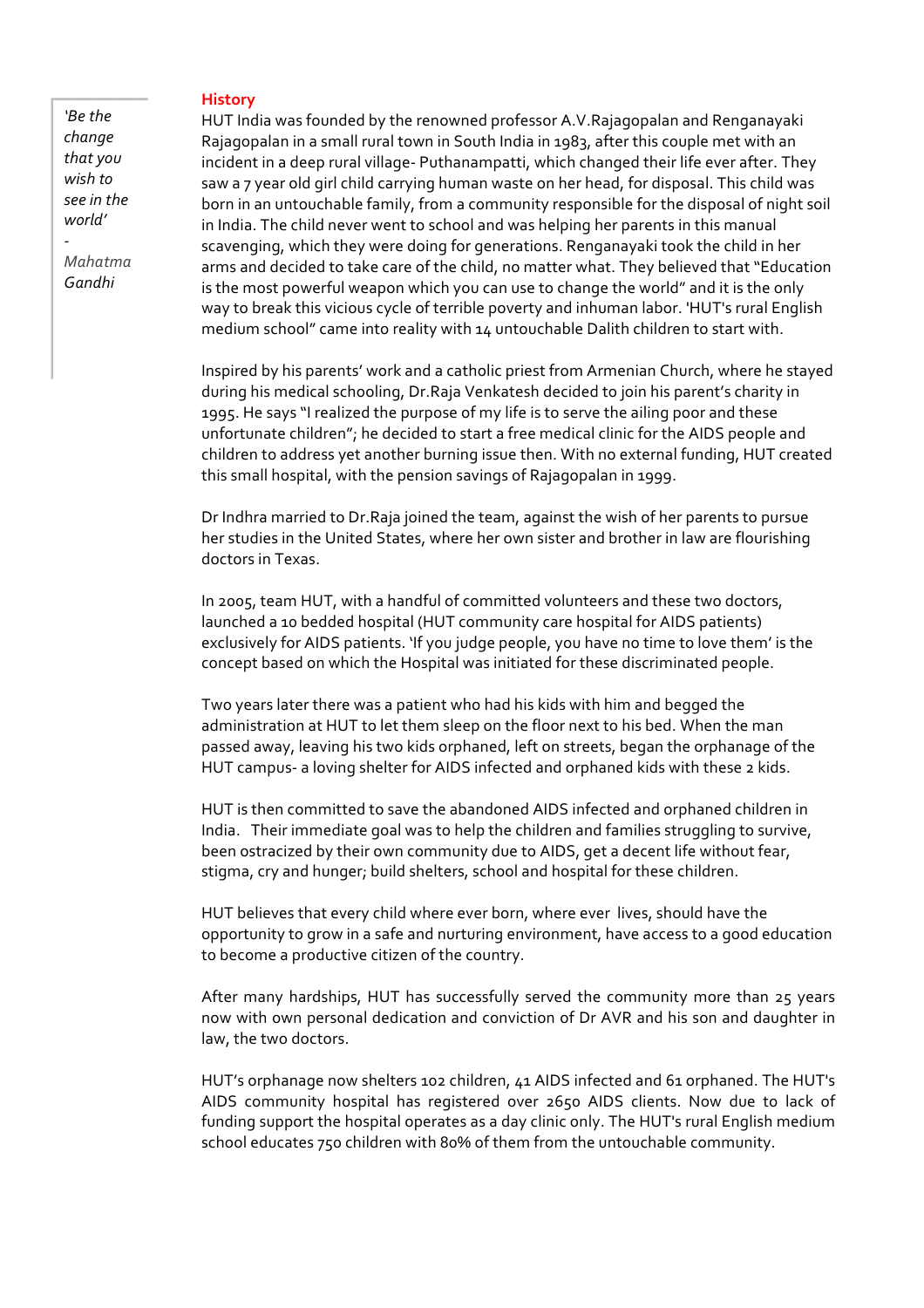*'How*  wonderful it is *that nobody need wait a single moment before starting to improve* the *world' -Anne Frank* 

#### **Vision**

Building lives; creating positive influence and delivering smiles on the lives of the orphaned children and the ailing people, free from hunger, abuse, neglect and poverty.

#### **Mission**

HUT India's mission is

- o to create a safe, loving homes for the AIDS infected, orphaned children, where each child is given the opportunity to reach their full potential in their personal, educational and emotional life.
- o to offer a value complementary education to the orphaned and historically underserved children
- $\circ$  to deliver high-quality, compassionate and comprehensive health care, through its professional team, to the disadvantaged impoverished communities in rural India
- $\circ$  to provide comprehensive medical services to People Living with HIV/AIDS (PLHA) to address their specific needs through a care, treatment and support hospice.

#### **Guiding principles/Values**

#### **Shared Humanity**

we want to spread the philosophy of shared humanity where people readily share their economic and intellectual wealth with the less privileged ones.

#### **Respect**

We respect the intrinsic, the inherent characteristics and values of all the communities and we want them to work towards prosperity keeping those characteristics and values intact.

#### **Integrity**

Integrity lays the foundation of trust, friendship, professionalism and transparency. We put great stress upon the integrity of our actions to establish long-lasting relationship. We achieve this by relentlessly re-evaluating ourselves as a coordination team and carry out changes as and when they are required.

#### **Accountability**

We treat our supporters with great respect and keep them informed on all developments and the project will establish measurable goals for which we will hold ourselves accountable. We ensure sincerity and transparency at all levels of the management and projects.

#### **Equity**

We enforce ethical behavior of everyone involved in our projects and ensure equity regardless of gender, caste, age, race, ethnicity, sexual orientation and income.

#### **Transparency**

We ensure accessibility and availability of resources and services at all levels of any project and ensure efficacious care be provided at reasonable societal costs, demonstrated through ongoing monitoring and evaluation

# **Quality**

We believe in structuring comprehensive programs through partnership with service and program delivery experts so that individuals can access what they need, when they need it. We continuously stay motivated to improve our missions, our staff, and our project design and management and monitoring & evaluation techniques to become the best.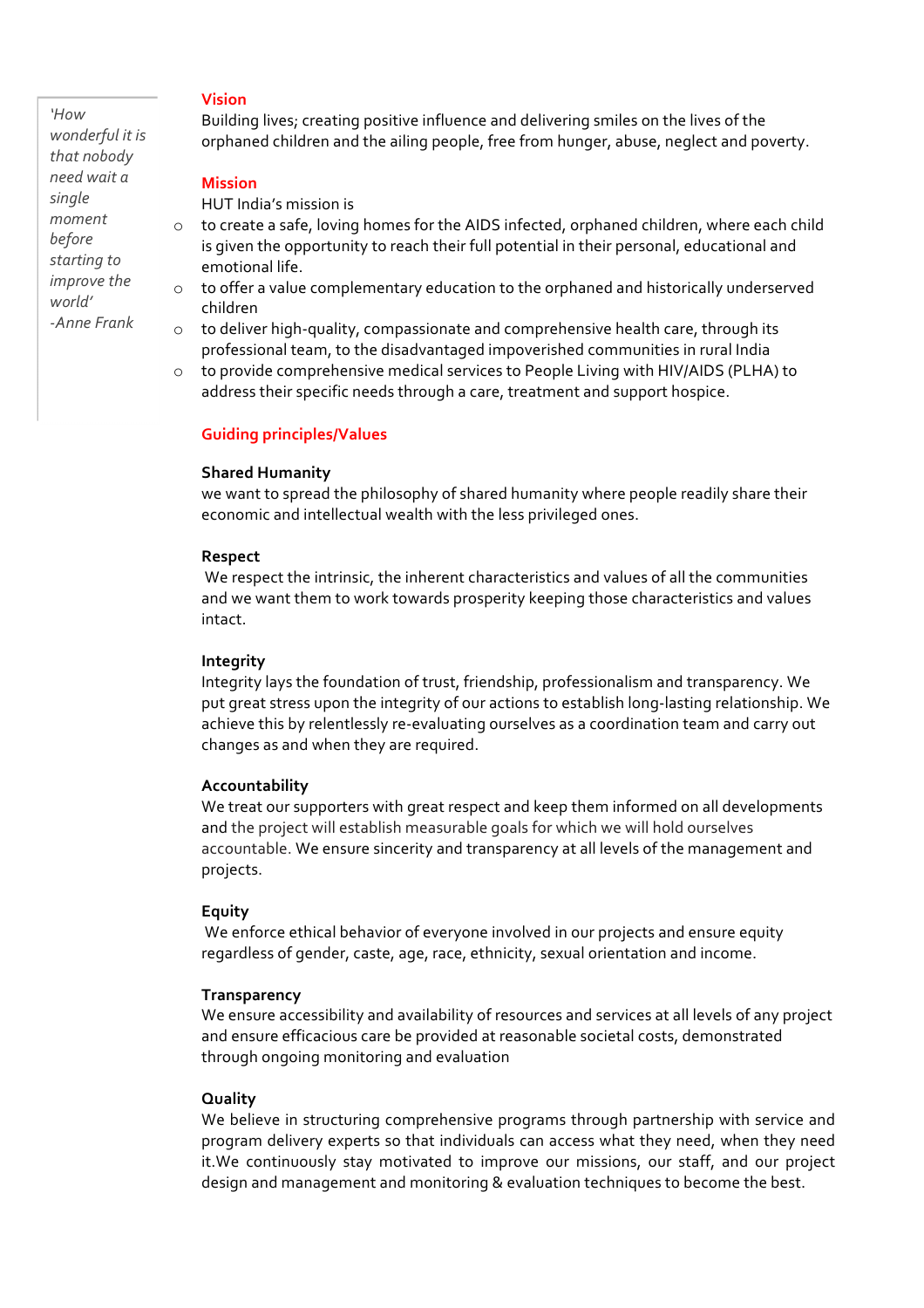#### **What** we do

*'A baby is God's opinion that the world should go on." -Carl Sandburg* 

# **HUT Rural School for Dalith Children in Manachanallur**

Human Uplift trust (HUT) is working in educational and health projects with Dalith agricultural families in Mannachanallur from 1987. Most of the Dalith families in Mannachanallur work as bonded labours in rice mills and agricultural fields.

All their children are 'first generation learners' and become 'drop outs' and child laborers. No schools excepting us, provide quality education above primary level in and around Mannachanallur. Moreover, the children do not have an opportunity to get a comprehensive education including life skills, computer skills, creative learning and English skills, which in turn prevent them from getting education based employment and eventually they become physical laborers.

With all this experience, we understood that these children need to be created, an opportunity to lead a better life through proper education. Hence, a felt need for a quality and a competent education through the school of our kind is the key solution to this longterm problem of bonded labor vicious cycle by creating a better scope for education based decent employment for these children in the future.

To this end, HUT is running an **English Medium** Rural High School (Meikandaar School) for the children of these Dalith bonded laborers in ricemills and agricultural fields at Mannachanallur, since 1987. The school is an integrated learning centre for these underprivileged children hailing from interior villages. Understanding the illiterate familial background of these children, they are given special attention by our teachers in creative Education system with English education, computer, life skills and over all individual development. 

Till date, HUT has successfully produced 3700 graduates from these children and 400 of them have become computer engineers, doctors, Indian Police Service officers, auditors and IT personnel. HUT's rural school stands as one of the top twenty schools in Trichirappalli district, offering a good education and results. HUT rural school has won many awards including producing a continuous record of 100% result in Tenth standard board examinations for the preceding 9 years.

In the tenth standard board examinations 2015, HUT rural school has received 100% pass percentage with the first mark being  $97\%$  (486/500). Also 76% of the students (11 out of 16) who appeared for the examinations got more than 80% marks which is a very good result for a rural school.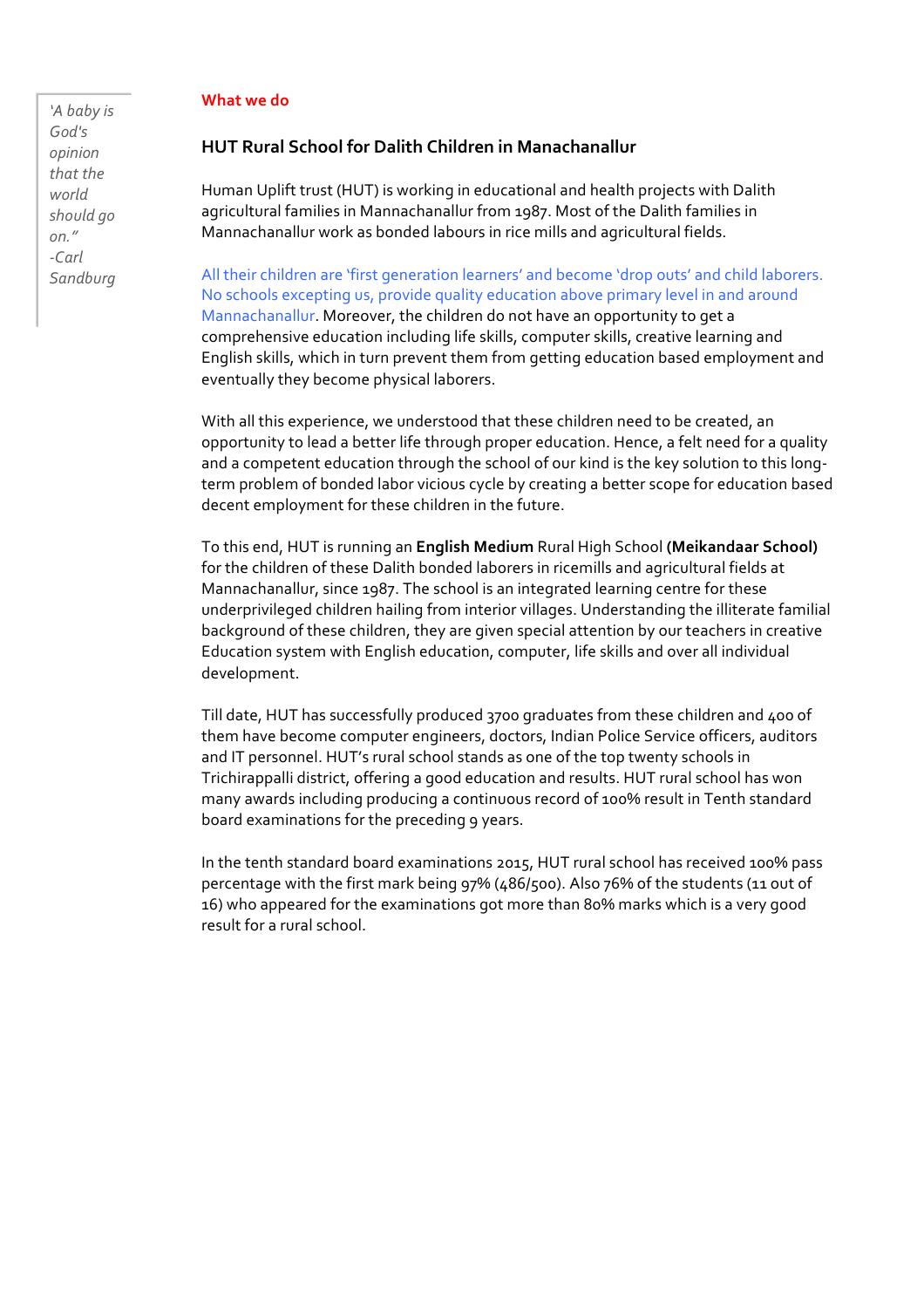*'I was hungry you gave me*  something to *eat, I was naked you clothed me, I was sick you visited me' 'Truly, I say to you, as you*  did it to one of the least of these my *brother, you did it to me', - Mathew 25*

# **Making a Difference in a homeless child's Life**

HUT India's mission is to create loving homes and competent educational opportunity to the AIDS infected /orphaned children and deliver a high-quality, compassionate and comprehensive health care to the AIDS infected community; to provide the homeless HIV children with comfort, safety, love, reassurance . . . and a hug when needed.

We achieve this though the following activities.

# **House of Hope Shelter for HIV infected children**

India's National AIDS Control Organization estimates that 2.7 million people of its people are HIV positive. Tamilnadu is identified as one of the six high prevalence states in India. Estimates for the number of people living with HIV/AIDS in Perambalur range from 96,000  $-140,000$ . Also there are nearly 200 AIDS orphans in the district, and 25 children between 2-10 years of age who are HIV positive (AIDS Orphans - A child who has lost one or both the parent to AIDS before reaching the age of 18.) The reasons for Perambalur's elevated prevalence rate are numerous and interrelated. The literacy rate in Perambalur is 67%, compared to 86.5% in Chennai. This statistic reflects the low level of education throughout the district. Illiteracy is a major obstacle to the 12 million people in Perambalur gaining wide access to information about protecting themselves from HIV.

HUT, in the process of addressing the medical and psychological needs of the HIV positive people, found that the greatest concern of these people was about the future of their children.

A free residential shelter and school (House of Hope) for 39 children (including Children infected by AIDS and Children orphaned by AIDS) in the age group of 6 to 15 was started in 2007, which provides them with the formal education in line with the education standards set by the government.

HUT India's main objective is to provide shelter for the homeless HIV orphaned children who have been ostracized by their own relatives and live in streets. This shelter provides these homeless and the children with all their basic requirements like beds, blankets, daily nutritional meals and snacks, served piping hot with a smile, clean clothing and large doses of individual attention to make each feel special, cultural and enrichment activities, including weekly field trips, medical checkups, counseling for psycho social support, bereavement counseling and physical exercise to keep up their health

In short HUT's 'House of Hope Children shelter' is an integrated learning centre for the HIV infected children. The home provides comprehensive educational, emotional, nutritional and medical care to the HIV orphaned and vulnerable children.

At present 102 children are in the shelter and school. (2015)

### A school that provides competent education to the HIV kids

HUT India's shelter is harmonized by a school that provides a competent skillful education for the orphaned kids. The school seeks to provide a quality education to these unfortunate children to access high quality education which will revolutionize their lives. There will be continuum of education and we plan to provide these children with industrial training later on for good job opportunities.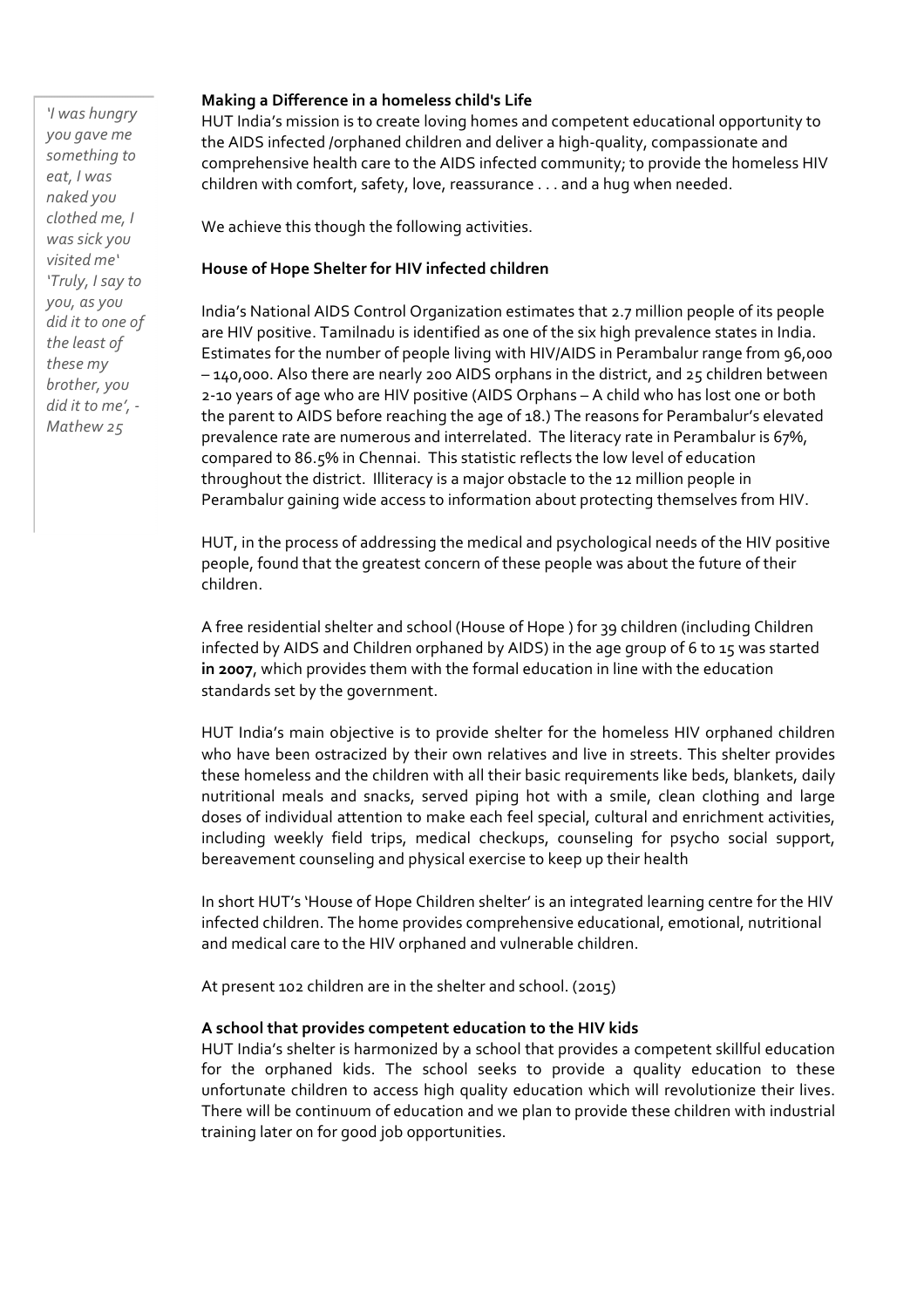# Admission policy for the orphaned children

*'A father of the fatherless, mother of motherless is God*

1. House of Hope shelter shall ordinarily support children who meet the following criteria: they are classified as AIDS infected, double orphaned, dependent, neglected, or abused; they are from a lower socio-economic background; they have no other viable family placement alternative. Any admissions exceptions to these criteria shall be approved by the Executive Committee.

2. House of Hope shelter will support children of any age and will continue providing services beyond age 18 for youth pursuing further education; provided, however, that HUT India shall diligently pursue alternative placement for infants that are not a part of sibling groups and that the admission of children age 13 or over shall be approved by the Executive Committee. In emergency circumstances, where immediate placement is required, the President or his designee, upon consultation and approval by the Chairman of the Board or upon a favorable poll of Executive Committee members, may approve the admission of a youngster age 13 or over.

3. House of Hope shelter for Children shall serve children without regard to race or creed, rearing them in a Christian setting in the Presbyterian tradition and providing for their physical, emotional, educational, social, recreational, and spiritual needs.

4. House of Hope shelter for Children shall give preference for admission to sibling groups and to children who are referred through a church contact